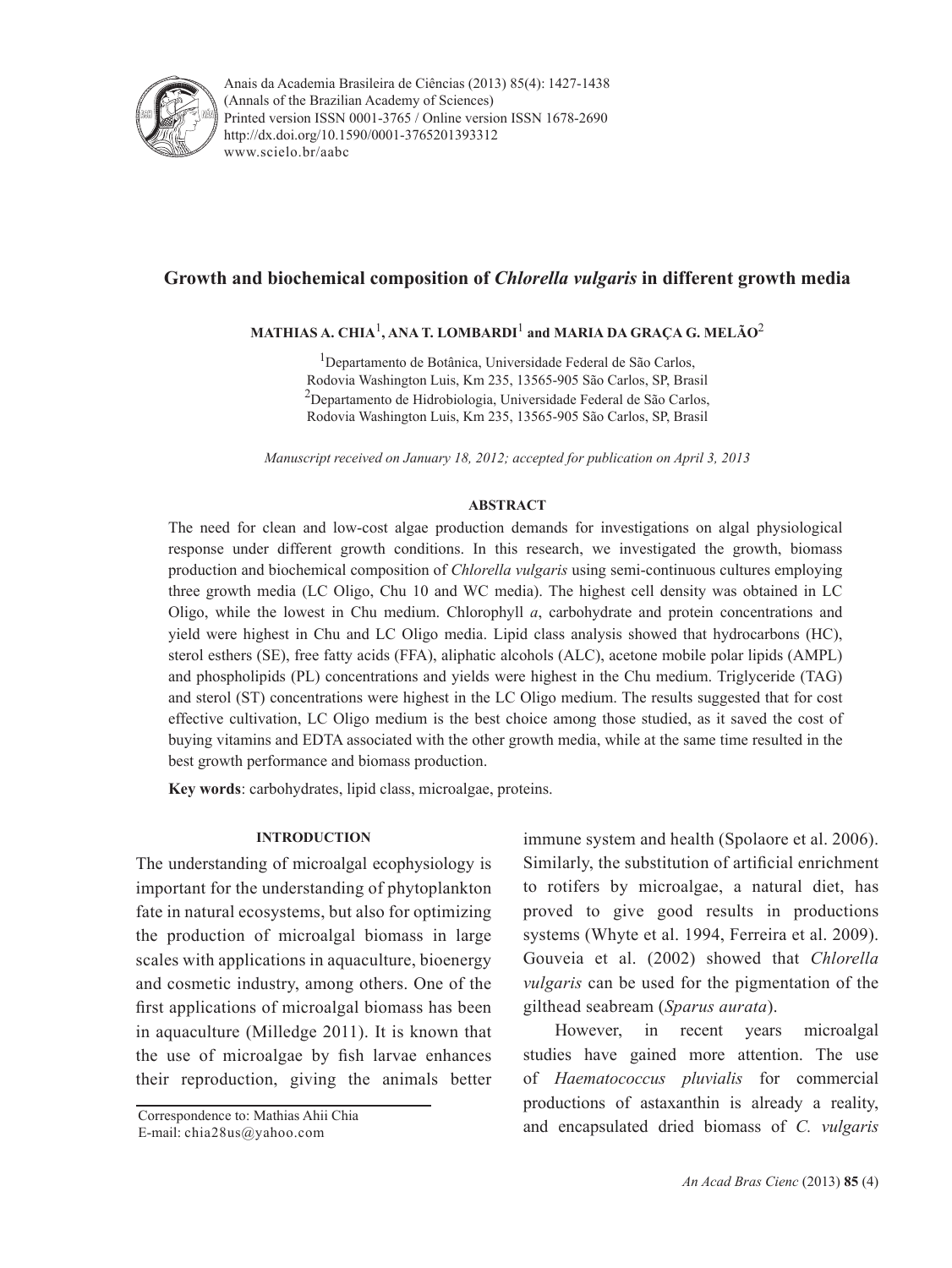and *Spirulina platensis* as neutraceuticals are commercialized. All these applications can benefit from physiological investigations on microalgae, aiming at defined biochemical composition.

Although there are several large scale production systems for microalgae, their production is subject to high cost problems, and several approaches have been proposed for costs reduction, such as industrial/sewage effluent. However, if microalgal use is directed to the food, pharmaceutical or cosmetic industry, there is the need for keeping the microorganisms under clean conditions, free of environmental contaminants. Clearly, for such industries, effluents cannot be used to grow microalgae because they will accumulate contaminants, meaning that there is the need for culture medium selections.

It is known that microalgae respond with physiological alterations to the environmental conditions where they grow (Valenzuela-Espinoza et al. 2002, Scragg et al. 2002). This behavior can be viewed as a biotechnological attribute that can be manipulated in order to control the algae biochemical composition and growth, focusing on specific compounds and higher productivity. Therefore, the selection of cheap and promising media to improve microalgae production yield is of great interest. Harrison and Berges (2005) proposed that three main experimental categories, culture maintenance, algal biomass yield and physiological/growth experiments are a good way to search for ideal production conditions. Growth rates give a general index of algal health status and physiological condition in the cultures, since it reflects algal metabolism, as a response to all of its cellular cycles (Lombardi and Maldonado 2011). From this rationale, it is clear that batch cultures can offer adequate growth conditions for microalgae only during a short period of time, after which cell metabolism begins to collapse and photosynthesis is reduced (Lombardi and Maldonado 2011).

Several culture systems have been put forward as alternatives to the batch cultures for microalgae biomass production and physiological investigations (Ferreira et al. 2009). Continuous and semi-continuous cultures have gained attention because they not only provide a constant source of microalgal biomass, but also permit precise manipulation of their biochemical composition (Parrish and Wangersky 1987, Lombardi and Wangersky 1991, Ferreira et al. 2009). In the present research, we used semi-continuous cultures that provide steady-state growth conditions to investigate the biochemical composition (protein, lipids and carbohydrates) of *Chlorella vulgaris*. Iatroscan TLC-FID was used for lipid class analysis of the biomass kept in different growth media. The results showed that different culture media lead to different biochemical composition (lipids, proteins and carbohydrates) and growth yield in *C. vulgaris* sampled in healthy growth situations for all culture media tested.

### **MATERIALS AND METHODS**

#### **CULTURES**

The *Chlorella vulgaris* strain used was kindly provided by Prof. Dr. Armando A. H. Vieira from the freshwater microalgae culture collection of the Botany Department, Universidade Federal de São Carlos (UFSCar), Brazil. In the laboratory, it was cultured in three different growth media: half-strength Chu 10 (Chu) (Nalewajko and O'Mahony 1989), WC medium (WC) (Guillard and Lorenzen 1972), and LC Oligo medium (LC Oligo) (AFNOR 1980).

The experiments were carried out in 500 mL polycarbonate Erlenmeyer flasks containing 200 mL of culture kept semi-continuously under controlled conditions of light intensity  $(150 \text{ µmol} \cdot \text{m}^{-2} \cdot \text{s}^{-1})$ , light/dark cycle (16:8 hours), and temperature  $(20+2°C)$ . Before beginning the experiments, *C. vulgaris* cells were acclimated to the specific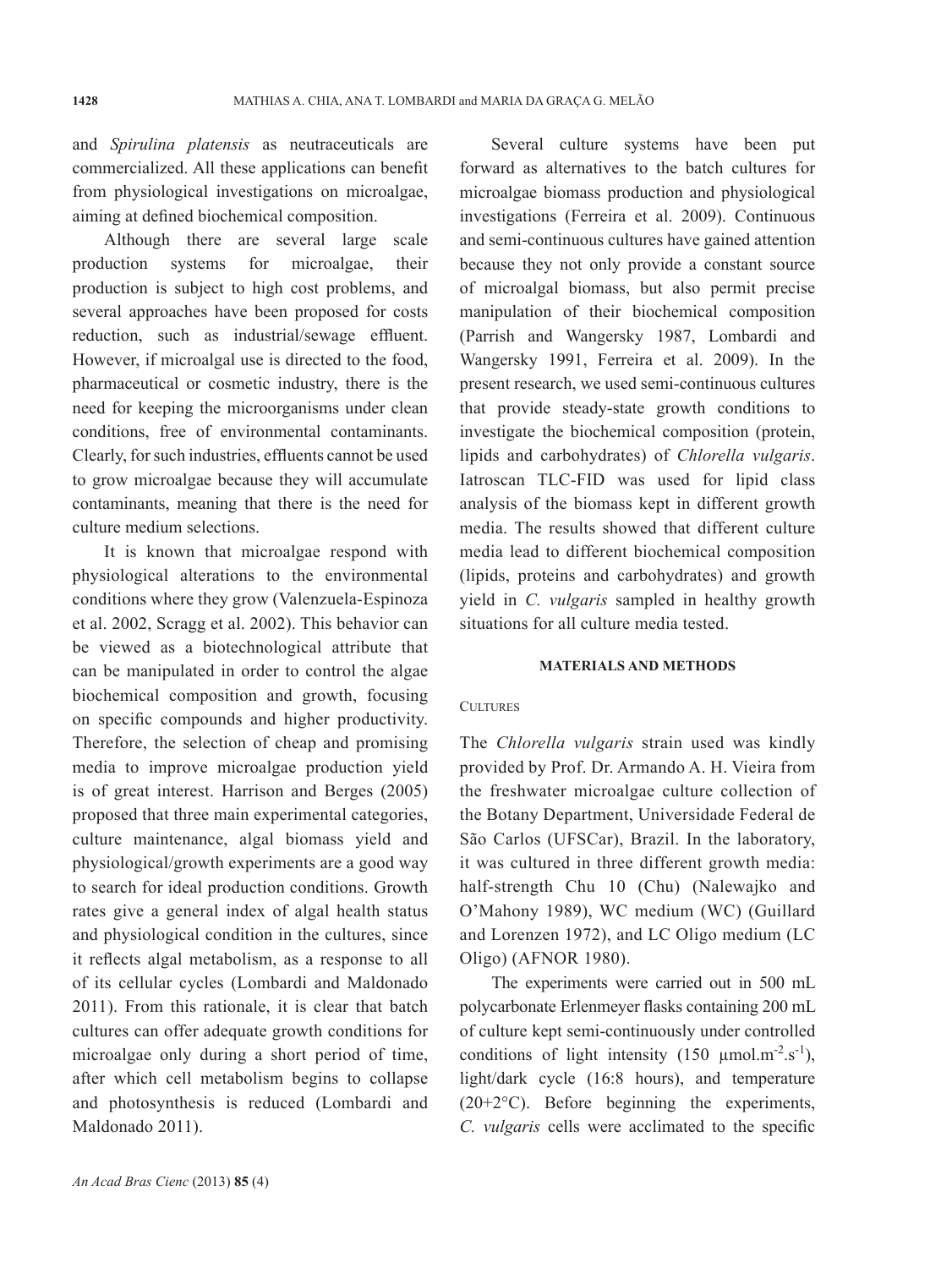growth medium in batch culture system. This acclimation consisted of culture transfers at exponential growth phase and monitoring each new culture for its growth rate. After 3 statistically similar consecutive growth rates, the microalgae were considered to be acclimated and reflecting each treatment concentration in the culture media to be tested. From this condition, the experimental semi-continuous cultures began. An initial cell density of  $\sim 10^5$  cells.mL<sup>-1</sup> was used for all treatments. Semi-continuous culture was achieved by removal/replacement of culture medium with the same volume of fresh medium according to the growth rate. This was performed by keeping cell density constant throughout the experimental period. The growth of all cultures was monitored spectrophotometrically at 684 nm with a Hach DR 5000 spectrophotometer (HACH, Loveland, Colorado, USA). The specific growth rates  $(\mu)$ were calculated according to the equation below adapted from Lombardi and Maldonado (2011) for semi-continuous culture systems.

$$
\mu = \log \left( \frac{\text{ABS}(t2)}{\text{a x ABS}(t1)} \right) (t2 - t1)^{-1} \tag{1}
$$

Where

$$
a = \frac{T_{vol} - R_{vol}}{T_{vol}} \tag{2}
$$

Note: ABS = absorbance,  $t = time$ ,  $T_{vol} = total$ volume and  $R_{vol}$  = removed/replaced volume.

Cell densities were determined through cell counts under optical microscope using an improved bright lined Neubauer haemocytometer. Algal dry weight was determined gravimetrically with the aid of a Sartorius MC21S analytical balance (Precision Weighing Balances, Bradford, MA), using 0.45 µm pore size cellulose acetate membrane filters (Millipore, Brazil) dried at 60°C for 24 h.

Biomolecule yield (Qv) was obtained from the product of concentration per cell at the moment of sampling and the specific growth rate  $(\mu)$ .

$$
Qv = \mu X \tag{3}
$$

Where X is the biomolecule concentration in pg cell<sup>-1</sup> and  $\mu$  is the specific growth rate per day.

All reagents used in the experiments were of analytical grade and better. The experiments were performed in three replicates. Growth media pH was adjusted to pH 7 before being sterilized by autoclaving at 121°C for 20 min. All plastic and glassware used for the experiments were washed with neutral detergent and rinsed with distilled and deionized water. Further, they were left for 7 days in 10% HCl. All laboratory materials were rinsed with bi-distilled and ultrapure water  $(18.2 \text{m}\Omega\text{-cm})$ , EasyPure II, Thermo Scientific, USA) before use.

#### ANALYTICAL METHODS

The extraction and analysis of chlorophyll *a* were done according to the procedure of Shoaf and Lium (1976), and quantification was done with the equation of Jeffrey and Humphrey (1975).

Samples for protein and carbohydrate analysis were centrifuged at 1,500 rpm for 10 min. The pellet was kept at -20°C until analysis. Intracellular carbohydrates were determined using the modified phenol-sulfuric acid method (Liu et al. 1973) with glucose as standard. Total intracellular protein was determined according to the procedure of Bradford (1976) using bovine serum albumin (BSA) as standard; protein extraction followed the protocol of Rausch (1981).

Lipids were extracted according to the modified method of Folch as described in Parrish (1999), which uses dichloromethane:methanol:water (2:1:0.75). Samples (50 mL) were filtered through GF/C filters that were previously kept in a muffle furnace at 400°C overnight. Immediately after filtration samples were spiked with a known concentration of an internal standard (Hexadecan-3-one, Sigma Aldrich). The filter was then sonicated for 2 minutes and centrifuged. Altogether, the supernatants were concentrated under  $N_2$  to a final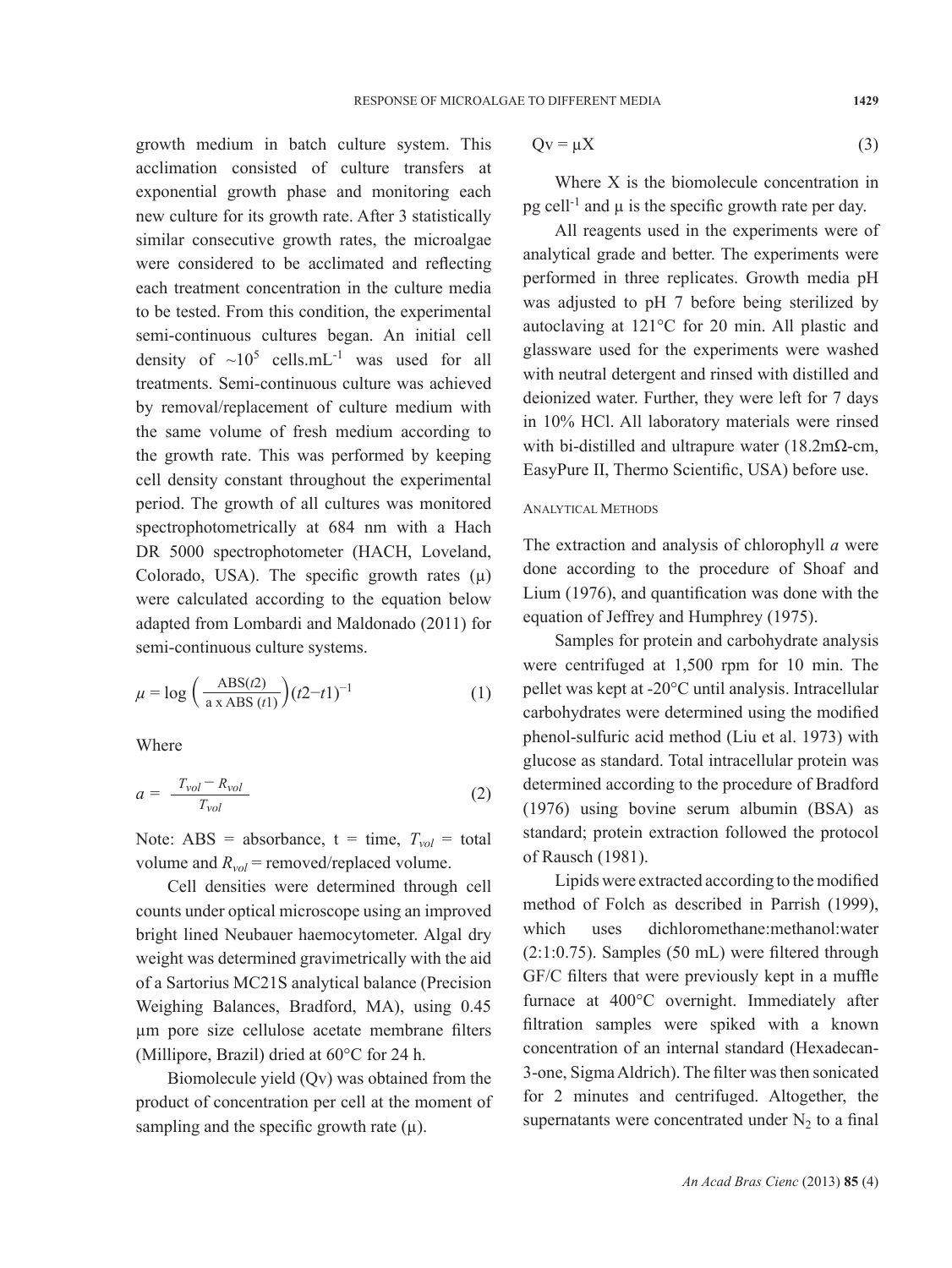volume of approximately 20 µL and spotted on silica gel-coated quartz rods (Chromarods-SIII). On every extraction day, procedural blanks were performed on baked filters using ultrapure water.

Lipid class analysis was performed using an Iatroscan TLC-FID MK6S system according to Parrish (1999). Peak identification was done through calibration curves made with 9 lipid standards: n-nonadecane (aliphatic hydrocarbon, HC), cholesteryl palmitate (wax esters/steryl ester, WE/SE), n-hexdecan-3-one (ketone, KET), glyceryl tripalmitate (triglyceride, TAG), palmitic acid (free fatty acids, FFA), 1-hexadecanol (free aliphatic alcohol, ALC), cholesterol (free sterol, ST), 1-monopalmitoyl-rac-glycerol (acetone mobile phase lipids, AMPL) and 1,2, di-0-hexadecyl-snglycerol-3-phosphatidylcholine (phospholipids, PL). All lipid standards were obtained from Sigma-Aldrich (USA). Total lipid concentration in each extract was calculated by adding the concentrations of the different lipid classes. On each day of analysis, one rod chosen at random was used to develop a composite lipid standard, hence obtaining the retention values for each lipid class under daily conditions. All analyses were done with three replicates. Iatroscan settings were: hydrogen flow of 173 mL.min-1, air flow 2 L.min-1 and scan speed of 4 mm.s-1. All GF/C filters, glasswares, and metal materials that came into contact with the samples were previously baked overnight at 400°C; Teflon® and glass materials were rinsed with acetone and then dichloromethane immediately before use to reduce contaminations. All reagents were of chromatographic (HPLC) grade.

# CONCENTRATIONS OF FREE IONS

As culture media composition varies, with some including the addition of synthetic ligands while others do not, it is expected that variation in nutrients availability especially trace metals will occur. To be able to evaluate this effect as a possible cause of variation in algal metabolic response, we used the

chemical equilibrium software MINEQL<sup>+</sup> version 4.62.3 to calculate the free ions concentrations of copper  $(Cu)$ , zinc  $(Zn)$  and iron  $(Fe)$ , which are important trace elements for algae metabolism.

# DATA ANALYSIS

One way analysis of variance (ANOVA) with Tukey's HSD post hoc test were used to test for significant differences among the growth parameters, biomass production and biochemical composition obtained through the different culture media. Relationship between the measured parameters was established using principal component analysis (PCA). Principal component analysis was done using the PAST version 2.09 for windows statistical software, while ANOVA was done using SPSS version 17 for windows.

### **RESULTS**

The  $MINEQL^+$  chemical equilibrium calculations for Cu, Fe and Zn showed that the lowest free and labile Cu concentrations were present in the WC medium, which can be expected due to the presence of the synthetic organic ligand, EDTA. In general, our results showed that for the speciation of Cu, Zn and Fe, LC Oligo had the highest values, while WC the lowest and Chu 10 medium presented intermediate concentrations of both labile and free metal ions (Table I).

**TABLE I MINEQL+ metal speciation results for selected elements in the growth media. Values are in pCu, pFe and pZn,**  where  $p$  = negative base  $log_{10}$  of the molar concentrations.

|         |            |          | Media    |       |
|---------|------------|----------|----------|-------|
| Element | Speciation | $Chu$ 10 | LC Oligo | WC    |
| Copper  | Free       | 9.56     | 7.76     | 12.84 |
|         | Labile     | 9.91     | 8.03     | 8.72  |
| Iron    | Free       | 5.62     | 5.52     | 5.89  |
|         | Labile     | 7.09     | 6.05     | 6.96  |
| Zinc    | Free       | 9.11     | 7.03     | 10.03 |
|         | Labile     | 10.80    | 8.53     | 11.49 |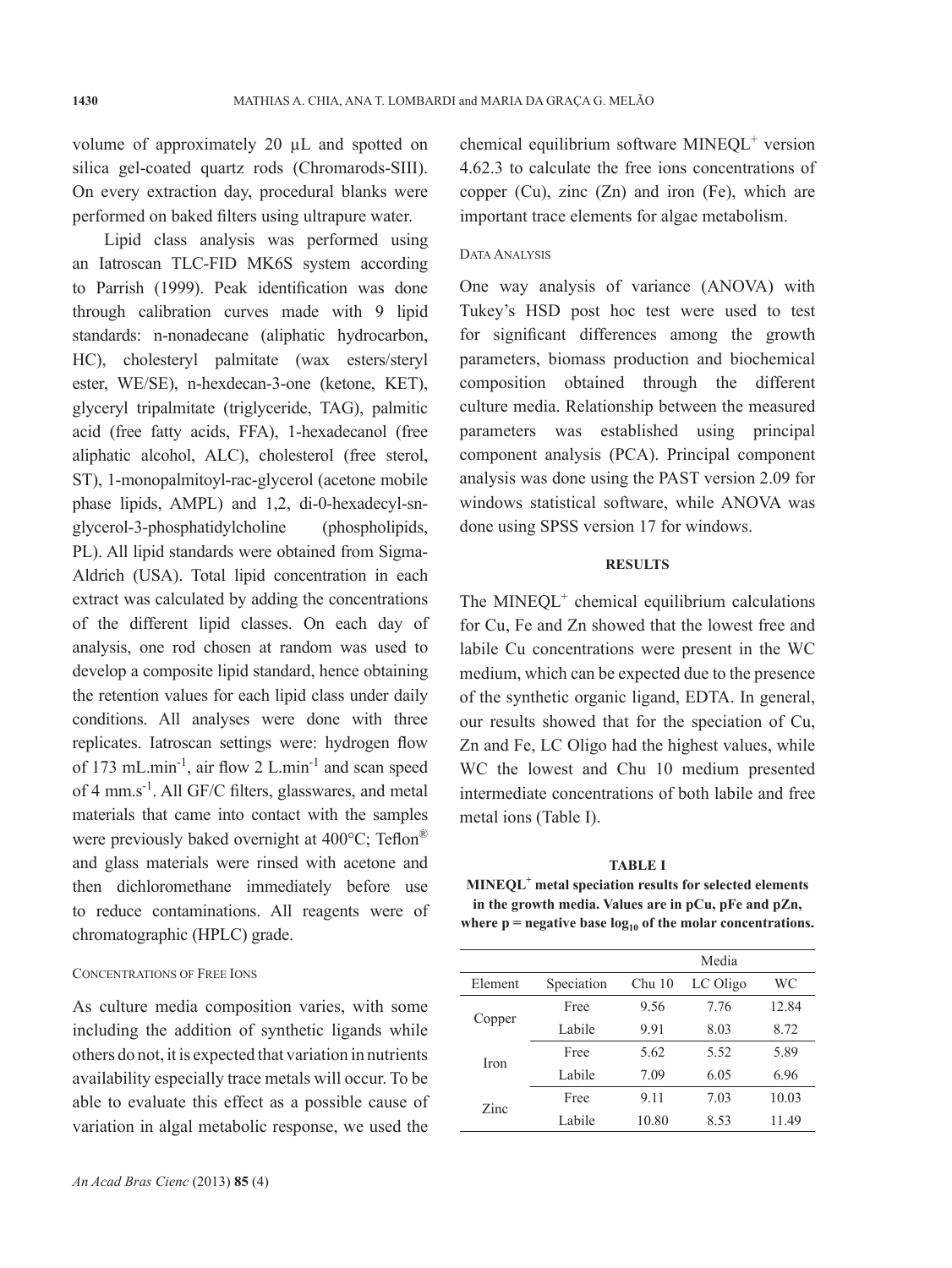Biomass results are shown in Fig. 1. The highest algal growth (Fig. 1a) and cell density (Fig. 1b) were obtained in the LC Oligo medium. *C. vulgaris* growth rates obtained for the culture media tested were: LC Oligo:  $0.84 d^{-1}$ , Chu: $0.79 d^{-1}$  and WC: $0.62 d^{-1}$  media.

Dry weight production and yield (pg.cell-1) were highest in the LC Oligo medium and lowest in the WC medium (Fig. 1c). Chlorophyll *a* production and yield were highest in the Chu medium and lowest in the WC medium (Fig. 1d).



**Figure 1 -** (a) Growth curve (star: WC; open square: LC Oligo; filled square: Chu) and specific growth rates (d<sup>-1</sup>) for Chu (0.79), LC Oligo (0.84) and WC (0.62 d<sup>-1</sup>); (b) cell density (cells.mL<sup>-1</sup>); (c) dry weight (pg.cell<sup>-1</sup>), and (d) chlorophyll *a* production (black bars) and yield (gray bars) (pg.cell-1) for *Chlorella vulgaris* grown in Chu (Chu medium), WC (WC medium), LC Oligo (LC Oligo medium). Error bars represent standard deviation for  $n = 3$ .

Total intracellular proteins, carbohydrates and lipids results are shown in Fig. 2. The lowest protein, carbohydrate and lipid concentrations and yields were obtained in *C. vulgaris* grown the LC Oligo medium, while the highest was found in the Chu medium. Lipid class composition analysis showed that HC, SE, FFA, ALC, AMPL and PL concentrations and yields were highest in the Chu medium, while the lowest value was recorded in the WC medium (Fig. 3). Lipid class composition and total lipid production did not significantly  $(P < 0.05)$  differ between the LC Oligo medium and Chu 10 medium.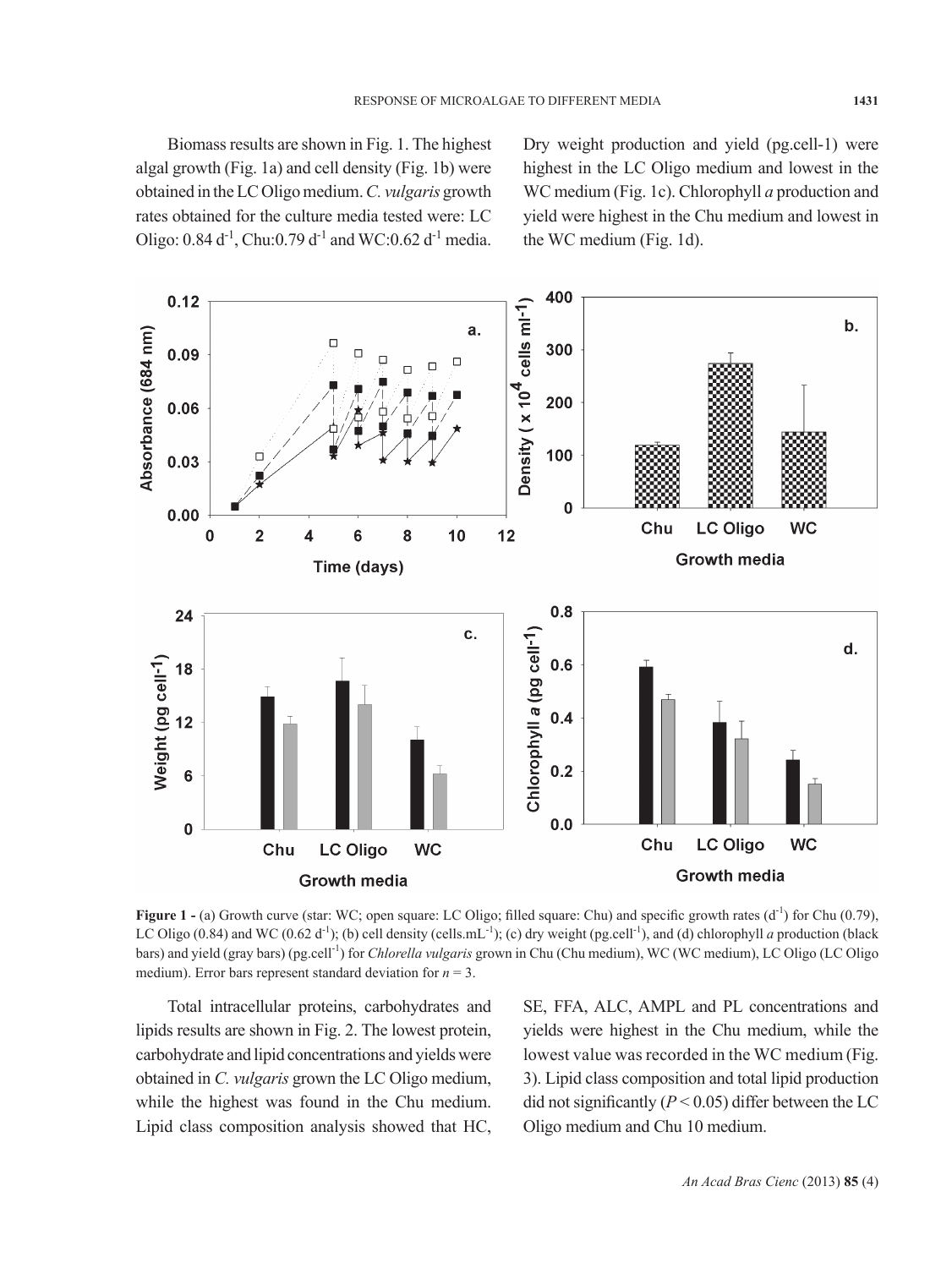

**Figure 2 -** Total carbohydrate **(a)**, total protein **(b)** and total lipid **(c)**  production (black bars) and yield (gray bars) (pg.cell-1) of *Chlorella vulgaris* as a function of media type using semi continuous culture system. Error bars represent standard deviation for  $n = 3$ . Chu = Chu medium, WC = WC medium, LC Oligo = LC Oligo medium.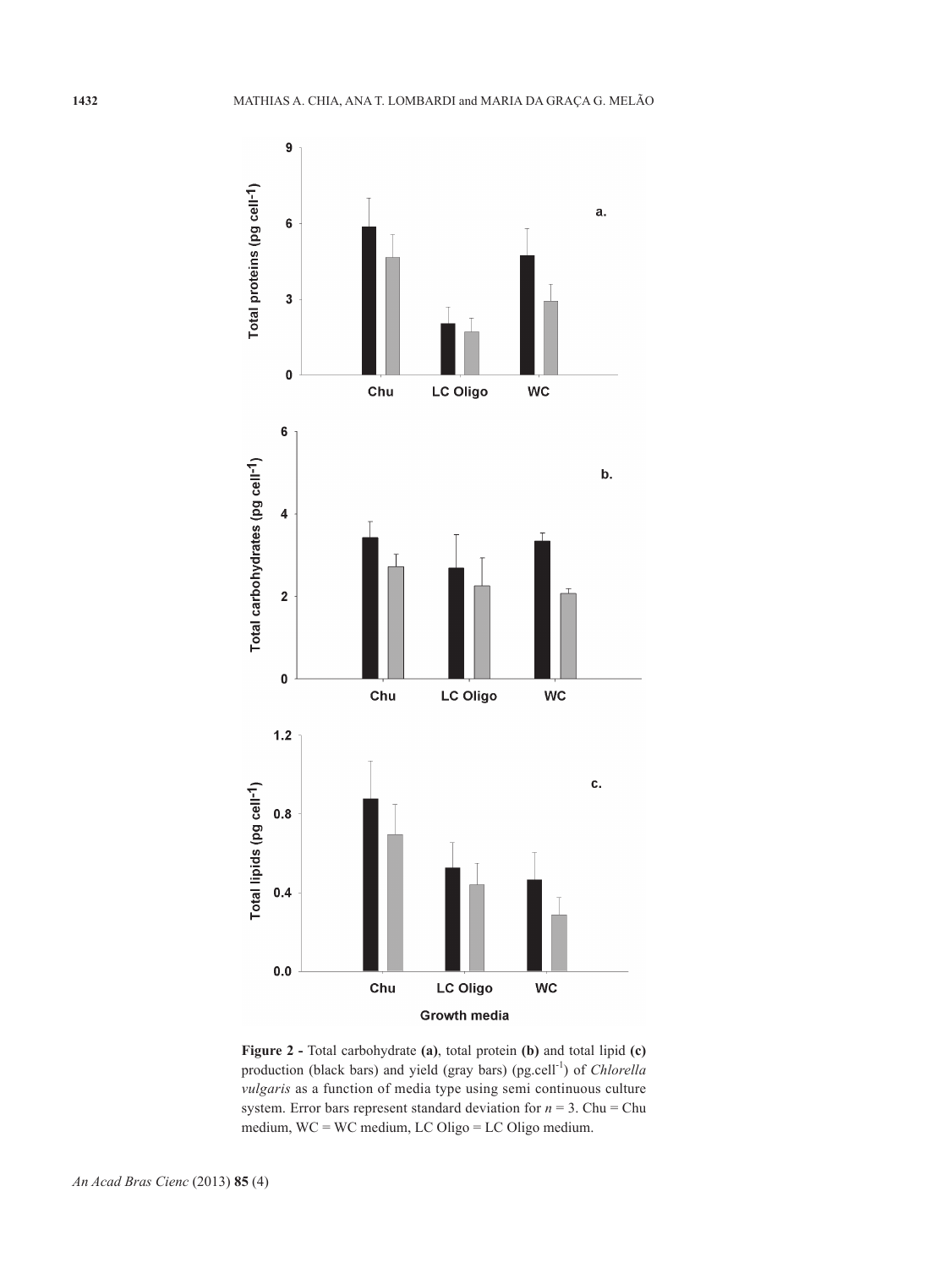Principal component analysis showed that the first two components accounted for 68% of the total variation observed in the PCA (Fig. 4). Phosphorus and nitrogen concentrations were positively correlated with SE, TAG, FFA, ALC, and ST concentrations. In addition, P was significantly  $(p<0.05)$  associated with

cell density, dry weight, chlorophyll *a*, AMPL, total lipids and carbohydrate concentration. Chlorophyll *a* concentrations were positively correlated with AMPL levels. The concentration of the storage lipid class (TAG) was negatively correlated with the structural lipid class (PL) concentrations.



**Figure 3 -** Lipid class composition (%) of *Chlorella vulgaris* grown in different growth media (black bars: Chu; white bars: LC Oligo; gray bars: WC). Neutral lipids are represented by HC, SE/WE, TAG, FFA, ALC and ST, and polar lipids by AMPL and PL. Error bars represent standard deviation for  $n = 3$ .  $Chu = Chu$  medium, WC = WC medium, LC Oligo = LC Oligo medium. Right axis applies to AMPL and PL classes.

#### **DISCUSSION**

#### GROWTH AND BIOMASS PRODUCTION

Growth performance was influenced by media type, supporting the significantly higher growth rate (0.84 d-1) for *C. vulgaris* in the LC Oligo medium in comparison with the other two culture media tested. This growth rate value is within those reported in literature for *Chlorella vulgaris*. Ong et al. (2010) obtained specific growth rates of 0.40-0.85 d-1 for *Chlorella* sp. grown in f/2 medium, which are higher than that reported in Obata et al. (2009) for *C. vulgaris* in enriched C medium under semi-continuous conditions  $(0.40 d^{-1})$ .

Cell density, an important biomass parameter varied significantly from medium to medium with LC Oligo having almost twice  $(2.74 \times 10^6 \text{ cells.})$  $mL^{-1}$ ) the value found in the other growth media we investigated. However, our results are similar to those of Scragg et al. (2002) and Obata et al. (2009) that also investigated the growth of *C. vulgaris* under controlled conditions.

Chlorophyll *a* production by phytoplankton cells is known to vary with growth conditions; in our experiments, the maximum production of chlorophyll a by *C. vulgaris* was  $1 \mu$ g.mL<sup>-1</sup> in the LC Oligo cultures. These results are lower than those reported by Chinnasamy et al. (2009), which showed that batch cultures of *C. vulgaris* grown in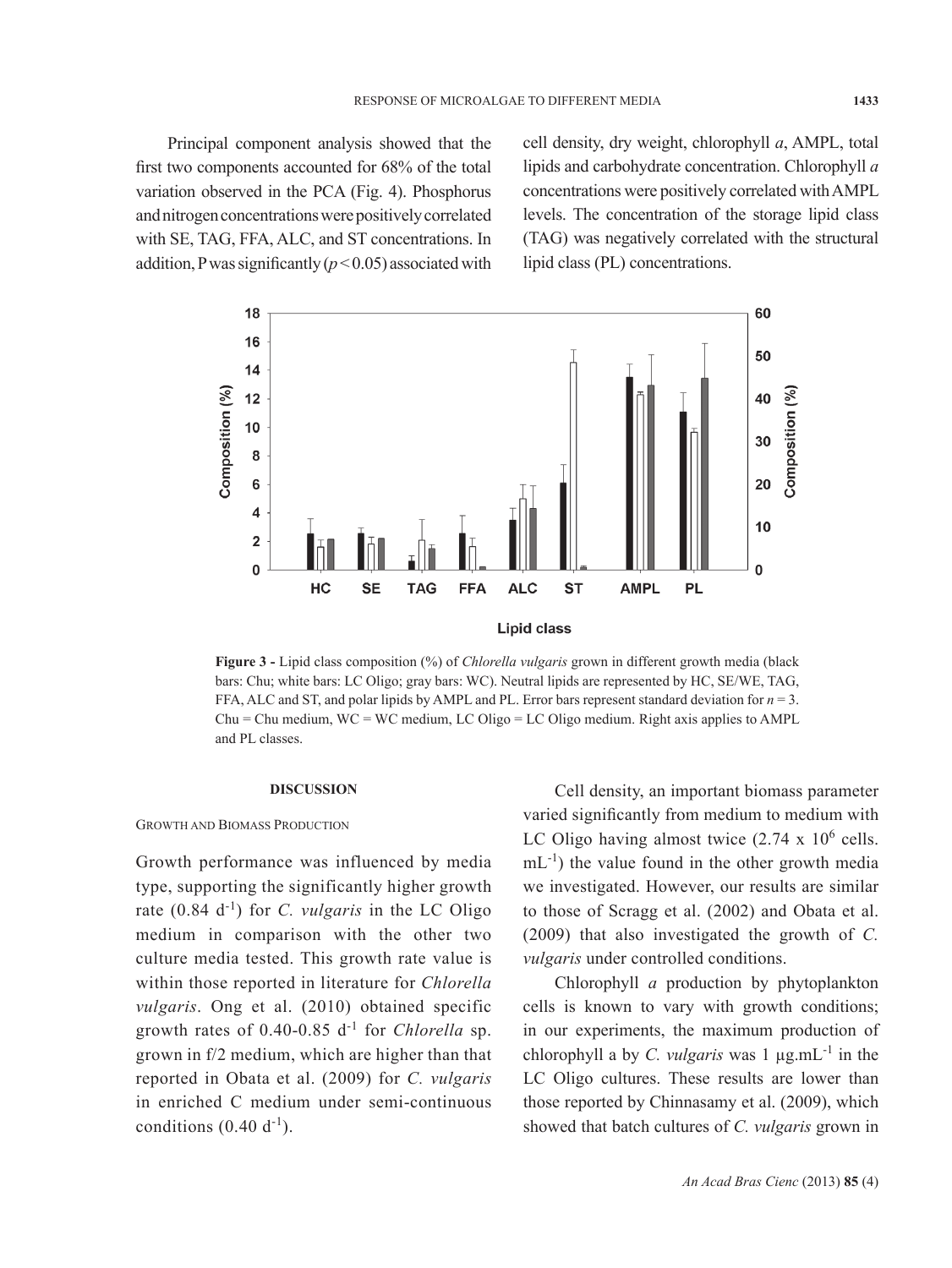

Component 1 (44%)

**Figure 4 -** PCA biplot for the various parameters measured for *Chlorella vulgaris* cultured with different growth media using semi continuous culture.  $SGR$  = specific growth rate and  $DW =$  dry weight.

BG 11 medium, reached a maximum chlorophyll a concentration of approximately 5  $\mu$ g.mL<sup>-1</sup> within the first 10 days. However, if the results are reported as chlorophyll a concentration per cell unit (not per volume), the present results show a high production for the Chu media cultures  $(5.9 \times 10^{-13} \text{ g.cell}^{-1})$ , which are higher than those obtained by Bertoldi et al. (2008). These authors obtained a maximum chlorophyll a production for *C. vulgaris* grown in the BBM medium of 2.8 x  $10^{-13}$  g.cell<sup>-1</sup>.

The highest dry weight  $(16.82 \text{ p}g.cell^{-1})$ concentration achieved using LC Oligo medium can be due to its composition, as this medium had the highest N and P concentrations. Similar to our study, Chinnasamy et al. (2009) obtained a dry weight production of about 50  $\mu$ g.mL<sup>-1</sup> during the exponential phase of *C. vulgaris* grown at 0.036%  $CO<sub>2</sub>$  and 30 $\degree$ C, which falls within the values (13-54)  $\mu$ g.mL<sup>-1</sup>) obtained in this study in the media tested.

# BIOCHEMICAL COMPOSITION

Proteins and carbohydrates concentrations were closely related to the media components like

*An Acad Bras Cienc* (2013) **85** (4)

nitrate, phosphate and free copper ions. The protein production of  $50\%$  (7.0 mg,  $L^{-1}$ ) in Chu and  $(6.8 \text{ mg} L^{-1})$  in WC media are higher than those obtained in other studies, but similar to the results of Bertoldi et al. (2008). Bertoldi et al. (2008) reported that *C. vulgaris* cultivated in BBM had a protein content of approximately 52.4% (dry weight). However, Mahasneh (1997) showed that *Chlorella* sp. cultured in a medium containing 0.25  $mg.L^{-1}$  phosphate had 15.7% protein, while with higher phosphate concentration  $(0.50 \text{ mg} \cdot \text{L}^{-1})$ , 37% protein content (dry weight) was obtained. Our results for protein content in Chu and WC media are about twice higher than those reported by Illman et al. (2000), who showed 29% (dry weight) protein production by *C. vulgaris* in Watanabe medium.

The highest carbohydrates production by *C. vulgaris* in the present conditions was obtained in the LC Oligo cultures  $(7.36 \mu g.mL^{-1})$ . Our results are similar to those reported in Habib et al. (2003). These authors showed a carbohydrate production of 30.8 g per 100 g of *C. vulgaris* grown in an NPK fertilizer enriched culture medium, while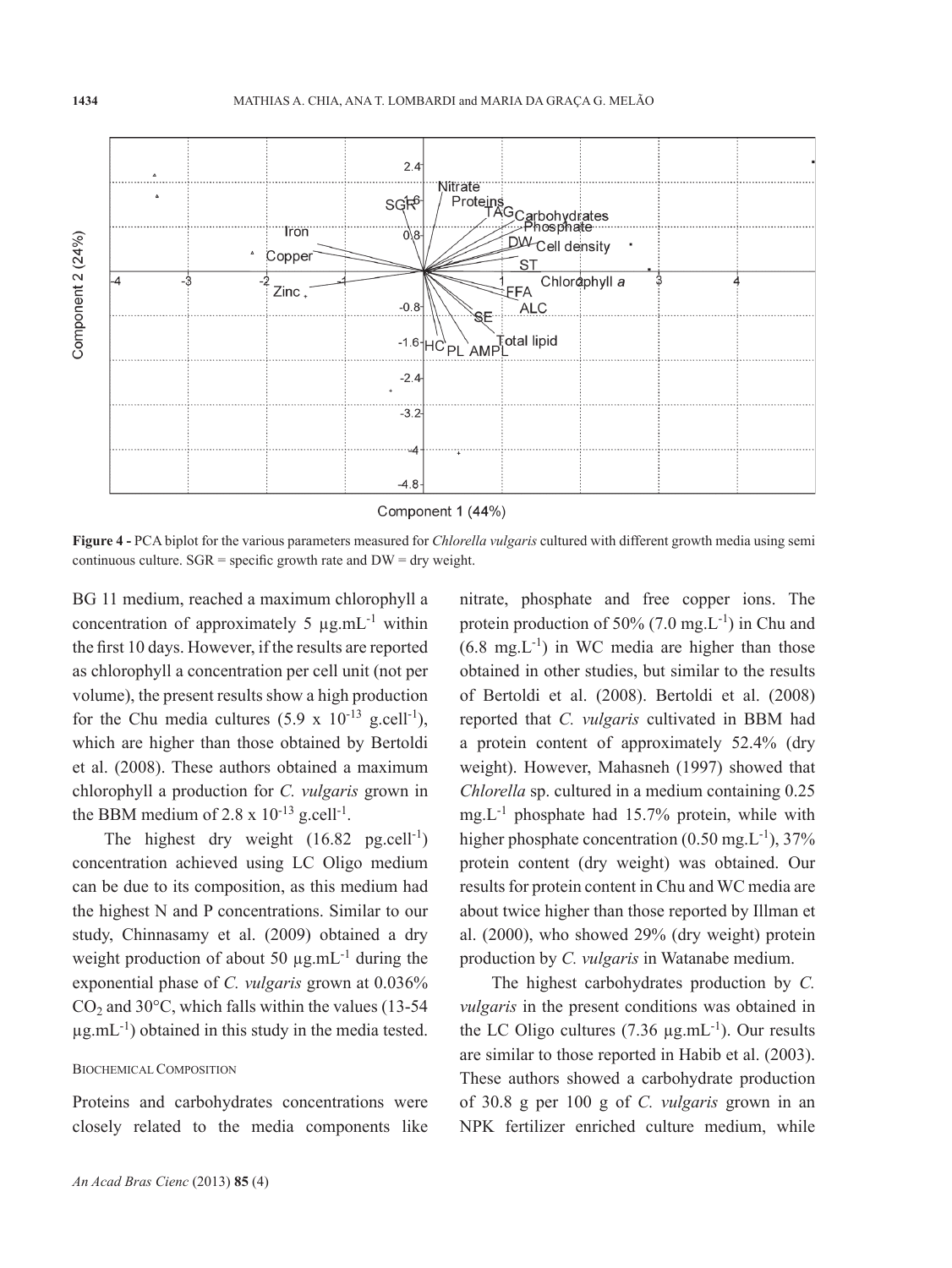we obtained an equivalent of 33.74 g per 100 g *C. vulgaris* grown in Chu medium. Illman et al. (2000) reported carbohydrate concentrations of up to 50% for *C. vulgaris* in Watanabe medium, which is higher than the highest value of 37% we obtained for the same alga in WC medium. The findings of our study showed that with semi-continuous grown cells, once appropriate culture conditions are used, high productivity can be sustained for long periods and the microalgal biomass so obtained will show constant biochemical composition that can be further controlled by manipulating environmental/ culture parameters in order to increase its nutritive value (Ferreira et al. 2009).

In relation to lipid production, not all lipid classes were affected by the culture medium used. Aliphatic hydrocarbons (HC), free fatty acids (FFA), free aliphatic alcohols (ALC) and sterol esters (SE) were within 5% of the total lipid production. This percent value is within the normal range expected for most microalgae under healthy growth conditions independent of the culture medium (Hu 2004, US DOE 2010, Scarsella et al. 2010). According to Lombardi and Wangersky (1991), high values of FFA, greater than 5%, are probably the result of the action of lipases freed during sample preparation, and should be interpreted with caution.

In the present experiments, structural lipids, such as the AMPL and PL classes dominated the percent lipid composition in *C. vulgaris* independent of the culture medium used. Polar lipids (AMPL and PL) production of *C. vulgaris* under autotrophic and healthy growth are usually above 90% of the total lipids, while under heterotrophic and healthy growth the value is around 37% (Hu et al. 2008, Scarsella et al. 2010). These findings show that with autotrophic and semi-continuously grown *C. vulgaris*, high contribution of the polar lipids classes AMPL and PL are obtained. This is important for aquaculture when polar lipids contribute to the production of PUFAs through esterification in the polar lipids (Meireles et al. 2003); PUFAs are known as effective growth promoters in aquaculture (Ferreira et al. 2009, Hill et al. 2011). AMPL is a polar lipid class that may contain 35-50% chlorophyll (Parrish and Wangersky 1987, Lombardi and Wangersky 1991, 1995, Illija et al. 2009). This in fact explains the significant correlation of chlorophyll a with the AMPL lipid class.

TAG lipid class in the present research was kept relatively low, within 2% of the total lipids, denoting cultures were healthy despite the differences in media composition. According to Lombardi and Wangersky (1991), TAG content can be a better guide to the physiological state of phytoplankton cells than is the C:N:P ratio, and any TAG content higher than 15% of the total lipids imply nutrient stress. The negative relationship between TAG and PL reflects the physiological route towards structural lipid synthesis that occurs under nutrient replete conditions, confirmed by the increase in biomass in these situations. This agrees with the results of Rodolfi et al. (2008) and Griffith and Harrison (2009) which shows that under nutrient replete conditions, the precursors involved in TAG and PL synthesis are channeled towards the production of PL, needed for cell membranes.

Total lipid production varied among the culture media tested in this research, being lowest in WC grown *C. vulgaris*, suggesting that cells were under healthy growth conditions. Literature data show that total lipid production can be affected by N:P ratios in culture media, which for the ones used here were Chu 10:1; LC Oligo 10:1; WC 100:1. This phenomenon is well demonstrated in Wikfors (1986) who showed an increase in total lipid production in *Dunaliella tertiolecta* at N:P ratios of  $\sim$ 15:1, but not at 30:1, thereby confirming the importance of media characteristics on the biochemical composition of phytoplankton with implications for their nutritional value (Griffith and Harrison 2009, Pittman et al. 2011).

We found that the percent total lipid yield was highest in the Chu medium, producing approximately 10.7 g lipids per 100 g dry algae,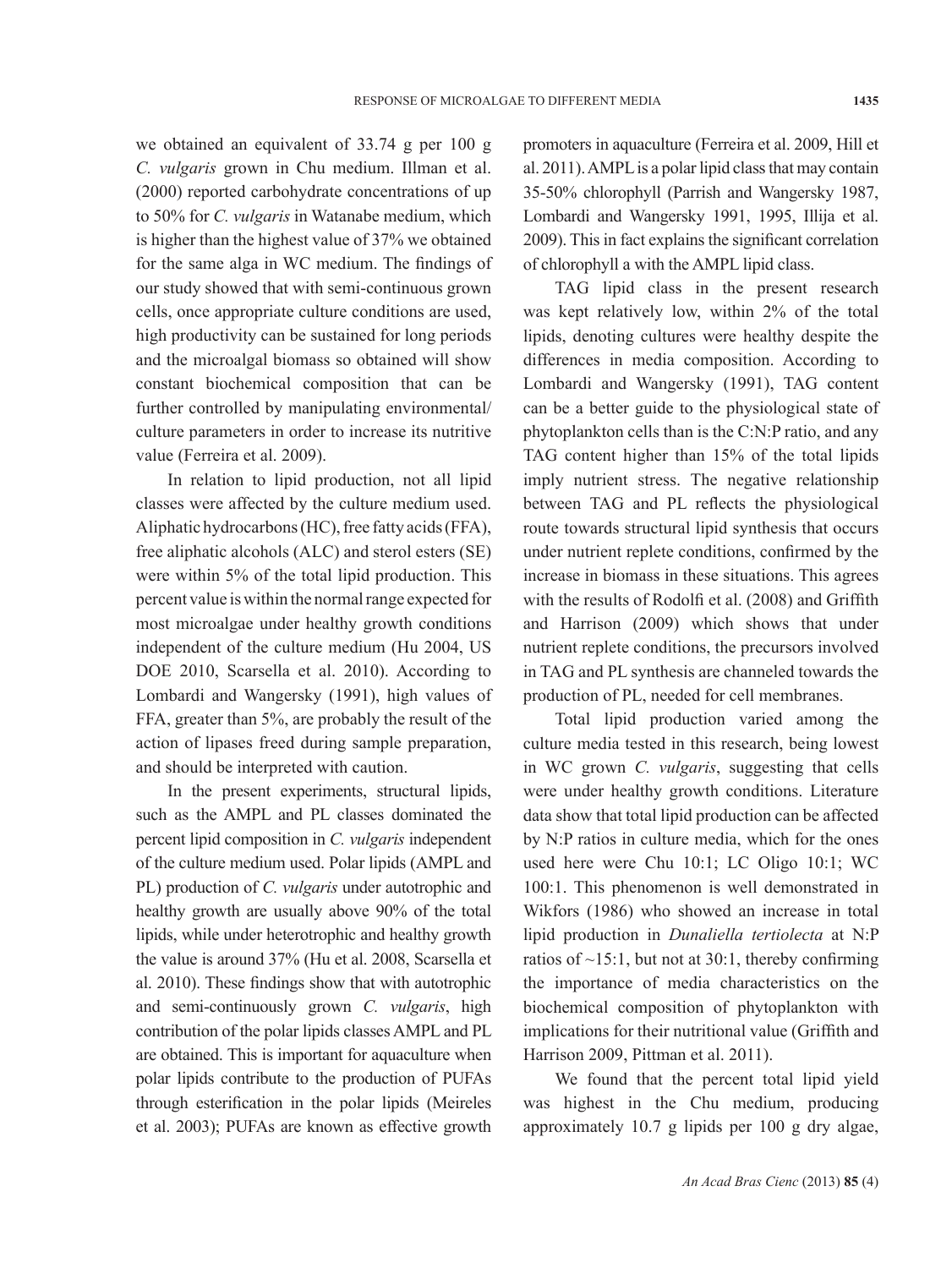which is approximately twice the value of 5.9 g lipids per 100 g dry algae reported by Converti et al. (2009) for *C. vulgaris* grown in Bold's Basal Medium (BBM) using batch cultures after 14 days. However, lipid productivity obtained in the Chu and LC Oligo medium  $(1.5 \text{ mg} \cdot L^{-1} \cdot d^{-1})$  were lower than those reported in Widjaja et al. (2009) of about 4.2 mg.L-1.d-1 for *C. vulgaris* cultured in the modified Fritzgerald medium.

### **CONCLUSIONS**

The overall yield of *C. vulgaris* grown in WC medium for most parameters measured was the lowest among the treatments; the highest cell density supported by the LC Oligo medium in relation to Chu 10 and WC resulted in overall higher system productivity in LC Oligo cultures. This confirms that LC Oligo can be a cheaper and cost effective alternative to the other media due to the absence of vitamins and EDTA. The biochemical composition of the biomass notably differed among the media, and in some cases significant differences were obtained. The best biomass in terms of high total carbohydrates and lipid production was obtained in Chu 10 and LC Oligo media. The higher proportion of polar lipids classes (AMPL – acetone mobile polar lipids and PL – phospholipids) obtained in Chu 10 medium can have positive effects for growth, immunological and physiological performance of herbivores that are fed on *C. vulgaris*.

# **ACKNOWLEDGMENTS**

The authors acknowledge Fundação de Amparo à Pesquisa do Estado de São paulo (FAPESP, 2008/03487-0; 2008/02078-9), and Conselho Nacional de Desenvolvimento Científico e Tecnológico (CNPq, 556588/2009-6) for research funding. In addition, the authors are grateful for the doctoral fellowship granted to Chia AM by TWAS-CNPq (190034/2009-2) and ABU Zaria-Nigeria that has enabled him carry out this study.

#### **RESUMO**

A necessidade de algas limpas e custo de produção baixo demanda as investigações sobre a resposta fisiologica das algas sob condições diferentes de crescimento. Nesta pesquisa, investigamos o crescimento, produção biomassa e composição bioquímica de *Chlorella vulgaris* cultivada em três meios de crescimento (LC Oligo, Chu 10 e WC). A maior densidade celular foi obtida em LC Oligo, enquanto mais baixo em meio Chu 10. Concentrações e rendimentos de clorofila a, carboidratos e proteínas foram mais altas em meios de Chu e Oligo. Análise de classe lipidicas mostrou que as concentrações e rendimentos dos hidrocarbonetos (HC), ésteres de esterol (SE), ácidos graxos livres (FFA), álcoois alifáticos (ALC), lipídios polares móveis em acetona (AMPL) e fosfolipídios (PL) foram maiores no meio Chu. Triglicerídeos (TAG) e esterol livre (ST) foram maiores no meio LC Oligo. Os resultados sugerem que pra o cultivo rentável, LC Oligo é a melhor escolha entres os meios estudados, como ele salvou o custo de comprar as vitaminas e EDTA associados com os outros meios, enquanto, ao mesmo tempo resultou no melhor desempenho de crescimento e produção biomassa.

**Palavras chave**: carboidratos, classe lipídicas, microalgas, proteínas.

#### **REFERENCES**

- AFNOR Association Française de Normalisation. 1980. Essais des eaux. Determination de línhibition de *Scenedesmus subspicatus* par une substance. Norme experimentale T90-304.
- BERTOLDI FC, SANT'ANNA E AND OLIVEIRA JLB. 2008. Chlorophyll content and mineral profile in the microalgae *Chlorella vulgaris* cultivated in hydroponic wastewater. Cienc Rural 38: 54-58.
- BRADFORD M. 1976. A rapid and sensitive method for the quantitation of microgram quantities of protein utilizing the principle of protein-dye binding. Anal Biochem 72: 243-254.
- CHINNASAMY S, RAMAKRISHNAN B, BHATNAGAR A AND DAS KC. 2009. Biomass Production Potential of a Wastewater Alga *Chlorella vulgaris* ARC 1 under Elevated Levels of CO2 and Temperature. Int J Mol Sci 10: 518-532.
- CONVERTI A, CASAZZA AA, ORTIZ EY, PEREGO P AND BORGHI MD. 2009. Effect of temperature and nitrogen concentration on the growth and lipid content of *Nannochloropsis oculata* and *Chlorella vulgaris* for biodiesel production. Chem Eng Process 48: 1146-1151.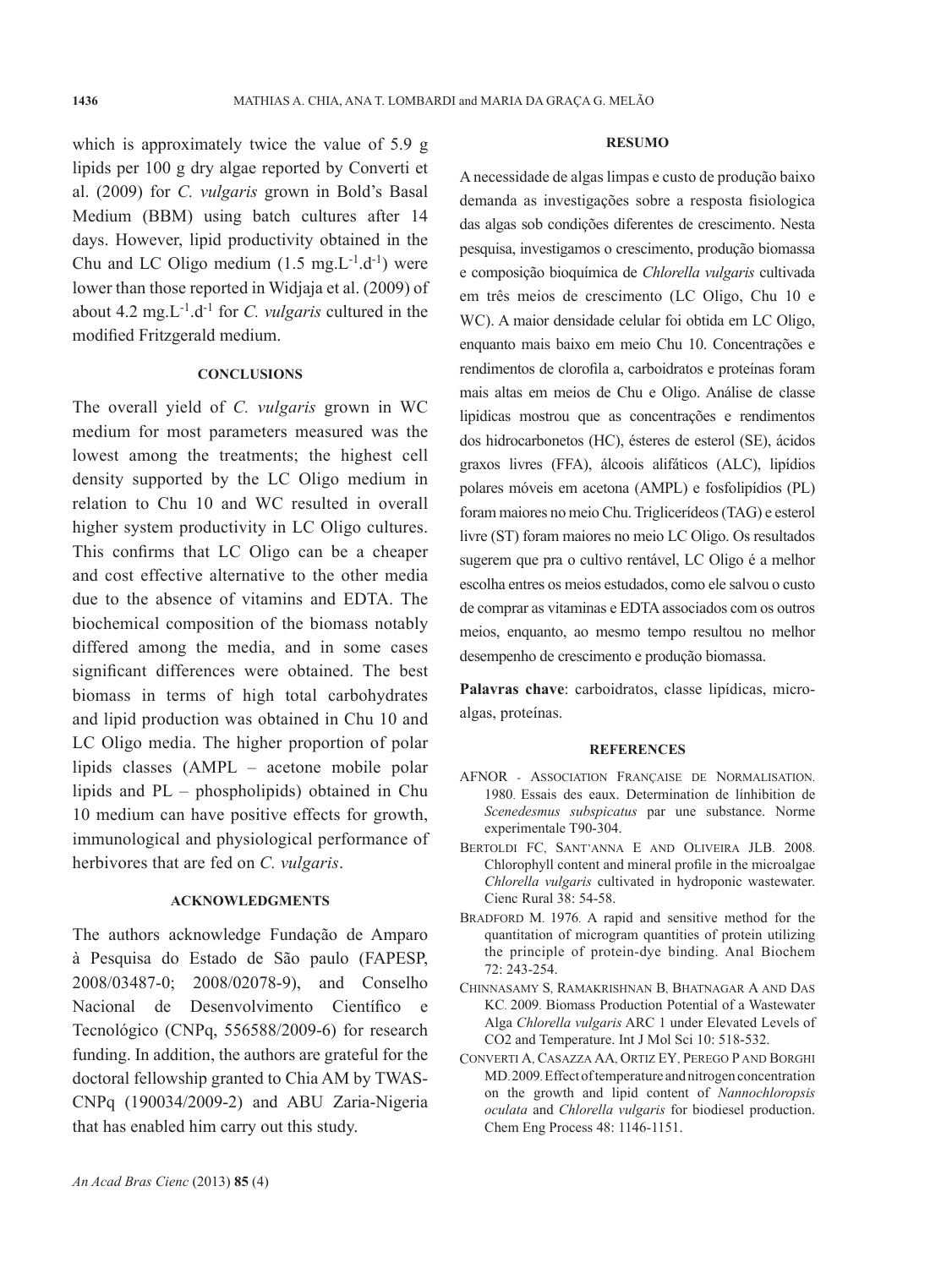- FERREIRA M, COUTINHO P, SEIXAS P, FÁBREGAS J AND OTERO A. 2009. Enriching Rotifers with "premium" microalgae *Nannochloropsis gaditana*. Mar Biotechnol 11: 585-595.
- GOUVEIA L, CHOUBERT G, GOMES E, PEREIRA N, SANTINHA J AND EMPIS J. 2002. Pigmentation of gilthead seabream, *Sparus aurata* (L.1875) using *Chlorella vulgaris* (Chlorophyta, Volvocales) microalga. Aquac Res 33: 987-993.
- GRIFFITHS MJ AND HARRISON STL. 2009. Lipid productivity as a key characteristic for choosing algal species for biodiesel production. J Appl Phycol 21: 493-507.
- GUILLARD RRL AND LORENZEN CJ. 1972. Yellow-green algae with chlorophyllide c. J Phycol 8: 10-14.
- HABIB MAB, YUSOFF FM, PHANG SM AND MOHAMED S. 2003. Growth and Nutritional Values of *Moina micrura* fed on *Chlorella vulgaris* grown in digested palm oil mill effluent. Asian Fish Sci 16: 107-119.
- HARRISON PJ AND BERGES JA. 2005. Marine culture media. In: Andersen RA (Ed), Algal Culturing Techniques, Elsevier Academic Press, p. 21-33.
- HILL WR, RINCHARD JAND CZESNY S. 2011. Light nutrients and fatty acid composition of stream periphyton. Freshwater Biol 56: 1825-1836.
- HU Q. 2004. Environmental effects on cell composition. In: RICHMOND A (Ed), Hand-book of Microalgal Culture, Oxford: Blackwell, p. 83-93.
- HU Q, SOMMERFELD M, JARVIS E, GHIRARDI M, POSEWITZ M, SEIBERT M AND DARZINS A. 2008. Microalgal triacylglycerols as feedstocks for biofuel production: perspectives and advances. Plant J 54: 621-639.
- ILLIJA MI, INDY JR, YASUI H AND ITABASHI Y. 2009. Lipid class and fatty acid composition of a little know and rarely collected alga *Exophyllum wentii* Weber-van Bosse from Bali Island, Indonesia. J Oleo Sci 58: 103-110.
- ILLMAN AM, SCRAGG AH AND SHALES SW. 2000. Increase in *Chlorella* strains calorific values when grown in low nitrogen medium. Enzyme Microb Tech 27: 631-635.
- JEFFREY SW AND HUMPHREY GF. 1975. New Spectrophotometric equations for determining chlorophylls a, b, c1 and c2 in higher plants, algae, and natural phytoplankton. Biochem Physiol Pfl 167: 191-194.
- LIU D, WONG PTS AND DUTKA BJ. 1973. Determination of Carbohydrate in Lake Sediment by a modified Phenol-Sulfuric acid method. Water Res 7: 741-746.
- LOMBARDI AT AND MALDONADO MT. 2011. The effects of copper on the photosynthetic response of *Phaeocystic cordata*. Photosynth Res 108: 77-87.
- LOMBARDI AT AND WANGERSKY PJ. 1991. Influence of phosphorus and silicon on lipid class production by the marine diatom *Chaetoceros gracilis* grown in turbidostat cage cultures. Mar Ecol Prog Ser 77: 39-47.
- LOMBARDI AT AND WANGERSKYPJ. 1995. Particulate lipid class composition of three marine phytoplankters *Chaetoceros gracilis*, Isochrysis galbana (Tahiti) and *Dunaliella tertiolecta* grown in batch culture. Hydrobiologia 306: 1-6.
- MAHASNEH IA. 1997. Production of single cell protein from five strains of the microalga *Chlorella sp* (Chlorophyta). Cytobios 90: 153-161.
- MEIRELES LA, GUEDES AC AND MALCATA FX. 2003. Lipid class composition of the microalga *Pavlova lutheri*: Eicosapentaenoic and Docosahexaenoic acids. J Agr Food Chem 51: 2237-2241.
- MILLEDGE JJ. 2011. Commercial application of microalgae other than as biofuels: a brief review. Rev Environ Sci Biotechnol 10: 31-41.
- NALEWAJKO C AND O'MAHONY MA. 1989. Photosynthesis of algal cultures and phytoplankton following an acid pH shock. J Phycol 25: 319-325.
- OBATA M, TODA T AND TAGUCHI S. 2009. Using chlorophyll fluorescence to monitor yields of microalgal production. J Appl Phycol 21: 315-319.
- ONG S, KAO C, CHIU S, TSAI M AND LIN C. 2010. Characterization of the thermal-tolerant mutants of *Chlorella* sp. with high growth rate and application in outdoor photobioreactor cultivation. Bioresource Technol 101: 2880-2883.
- PARRISH CC. 1999. Determination of total lipid, lipid classes, and fatty acids in aquatic samples. In: ARTS MT AND WAINMAN BC (Eds), Lipids in freshwater ecosystems, New York: Springer-Verlag, p. 4-20.
- PARRISH CC AND WANGERSKY PJ. 1987. Particulate and dissolved lipid classes in cultures of *Phaeodactylum tricornutum* grown in cage culture turbidostats with a range of nitrogen supply rates. Mar Ecol Prog Ser 35: 119-128.
- PITTMAN JK, DEAN AP AND OSUNDEKO O. 2011. The potential of sustainable algal biofuel production using wastewater resources. Bioresource Technol 102: 17-25.
- RAUSCH T. 1981. The estimation of micro-algal protein content and its meaning to the evaluation of algal biomass I. Hidrobiologia 78: 237-251.
- RODOLFI L, ZITTELLI GC, BASSI N, PADOVANI G, BIONDI N, BONINI G AND TREDICI MR. 2008. Microalgae for oil: strain selection, induction of lipid synthesis and outdoor mass cultivation in a low-cost photobioreactor. Biotechnol Bioeng 102: 100-112.
- SCARSELLA M, BELOTTI G, DE FILIPPIS P AND BRAVI M. 2010. Study on the optimal growing conditions of *Chlorella vulgaris* in bubble column photobioreactors. Chem Eng T 20: 85-90.
- SCRAGG AH, ILLMAN AM, CRDEN A AND SHALES SW. 2002. Growth of microalgae with increased calorific values in a tubular bioreactor. Biomass Bioenerg 23: 67-73.
- SHOAF WT AND LIUM BW. 1976. Improved extraction of chlorophyll a and b from algae using dimethyl sulfoxide. Limnol Oceanogr 21: 926-928.
- SPOLAORE P, JOANNIS-CASSAN C, DURAN E AND ISAMBERT A. 2006. Commercial applications of microalgae. J Biosci Bioeng 101: 87-96.
- U.S. DOE. 2010. National Algal Biofuels Technology Roadmap. U.S. Department of Energy, Office of Energy Efficiency and Renewable Energy, Biomass Program. http://biomass. energy.gov.